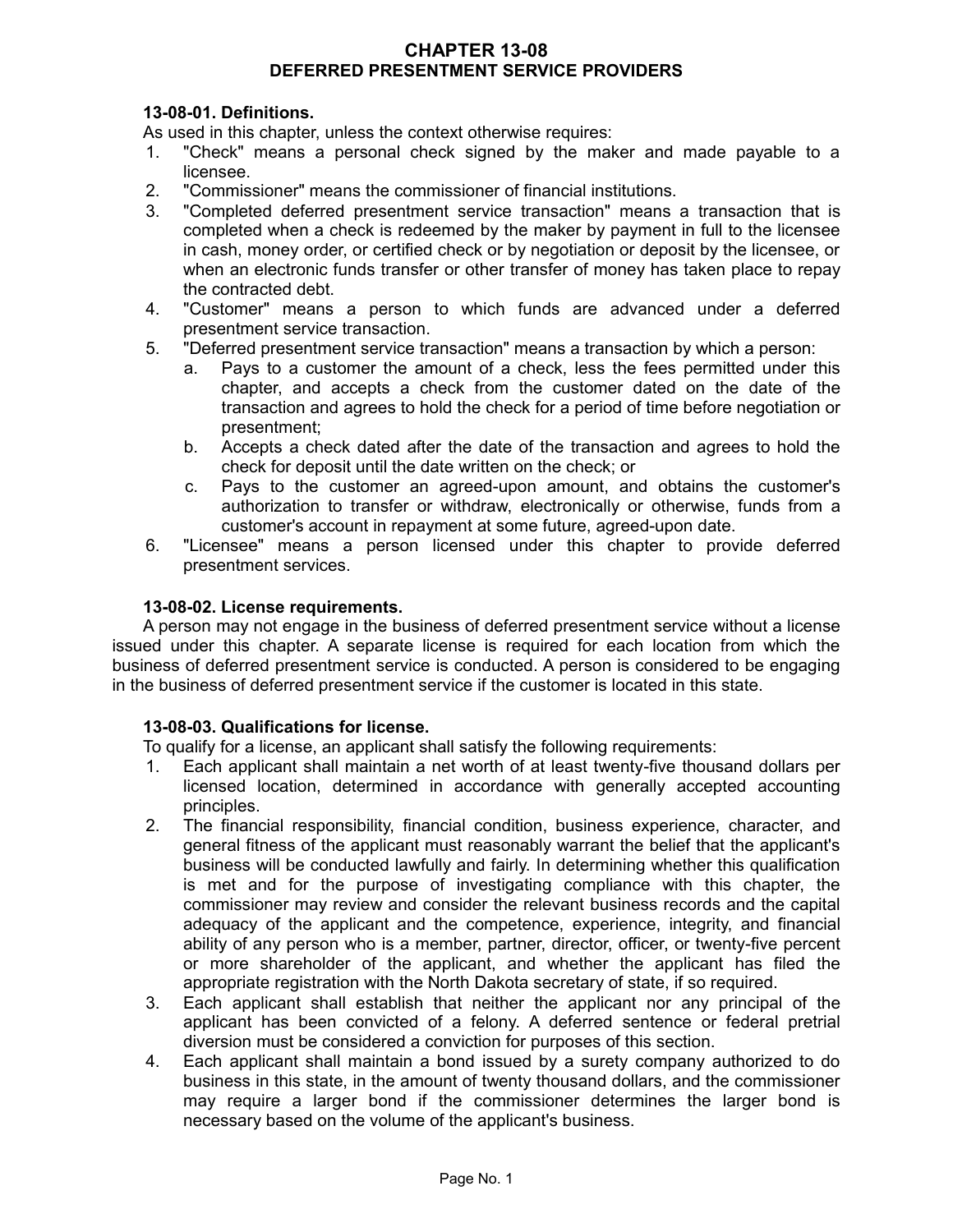# **13-08-04. Application for license.**

- 1. Each application for a license must be in the form prescribed by the commissioner and must include:
	- a. The legal name of the applicant, residence of the applicant, business address of the applicant, and address at which deferred presentment service is provided if different from the business address and, if the applicant is a partnership, association, or corporation, the name and address of every member, officer, and director;
	- b. The location at which the registered office of the applicant is located; and
	- c. Other data and information the commissioner may require with respect to the applicant and the applicant's directors, officers, members, and shareholders.
- 2. To fulfill the purposes of this chapter, the commissioner may establish relationships or contracts with a nationwide multistate licensing system and registry or other entities designated by a nationwide multistate licensing system and registry to collect and maintain records and process transaction fees or other fees related to licensees or other persons subject to the chapter. The applicant shall pay directly to such nationwide multistate licensing system any additional fee relating to participation in such nationwide multistate licensing system.
- 3. In connection with an application for licensing as a deferred presentment service provider, or any license renewals, the applicant shall furnish to the nationwide multistate licensing system information concerning the applicant's identity, which may include:
	- a. Fingerprints for submission to the federal bureau of investigation and any governmental agency or entity authorized to receive such information for a state, national, and international criminal history background check;
	- b. Personal history and experience in a form prescribed by the nationwide multistate licensing system, including the submission of authorization for the nationwide multistate licensing system and the commissioner to obtain:
		- (1) An independent credit report obtained from a consumer reporting agency described in section 603(p) of the Fair Credit Reporting Act; and
		- (2) Information related to any administrative, civil, or criminal findings by any governmental jurisdiction; and
	- c. Any other documents, information, or evidence the commissioner deems relevant to the application regardless of the location, possession, control, or custody of such documents, information, or evidence.
- 4. For the purposes of this section and in order to reduce the points of contact which the federal bureau of investigation may have to maintain for purposes of subsection 3, the commissioner may use the nationwide multistate licensing system and registry as a channeling agent for requesting information from and distributing information to the department of justice or any governmental agency.
- 5. For the purposes of this section and in order to reduce the points of contact which the commissioner may have to maintain for purposes of subsection 3, the commissioner may use the nationwide multistate licensing system and registry as a channeling agent for requesting and distributing information to and from any source so directed by the commissioner.

# **13-08-05. Application fees - Financial statements - Annual fee - Deposit of fees.**

Each applicant for licensure shall include with the application an application and background investigation fee of eight hundred fifty dollars, which is not subject to refund but which, if the license is granted, constitutes the license fee for the first license year or part of the first license year, and each applicant for licensure shall include with the application proof of the required surety bond. The annual license fee is four hundred fifty dollars. Each fee set forth in this section is applicable to each location. The commissioner shall deposit fees and costs collected by the commissioner under this chapter in the department of financial institutions regulatory fund.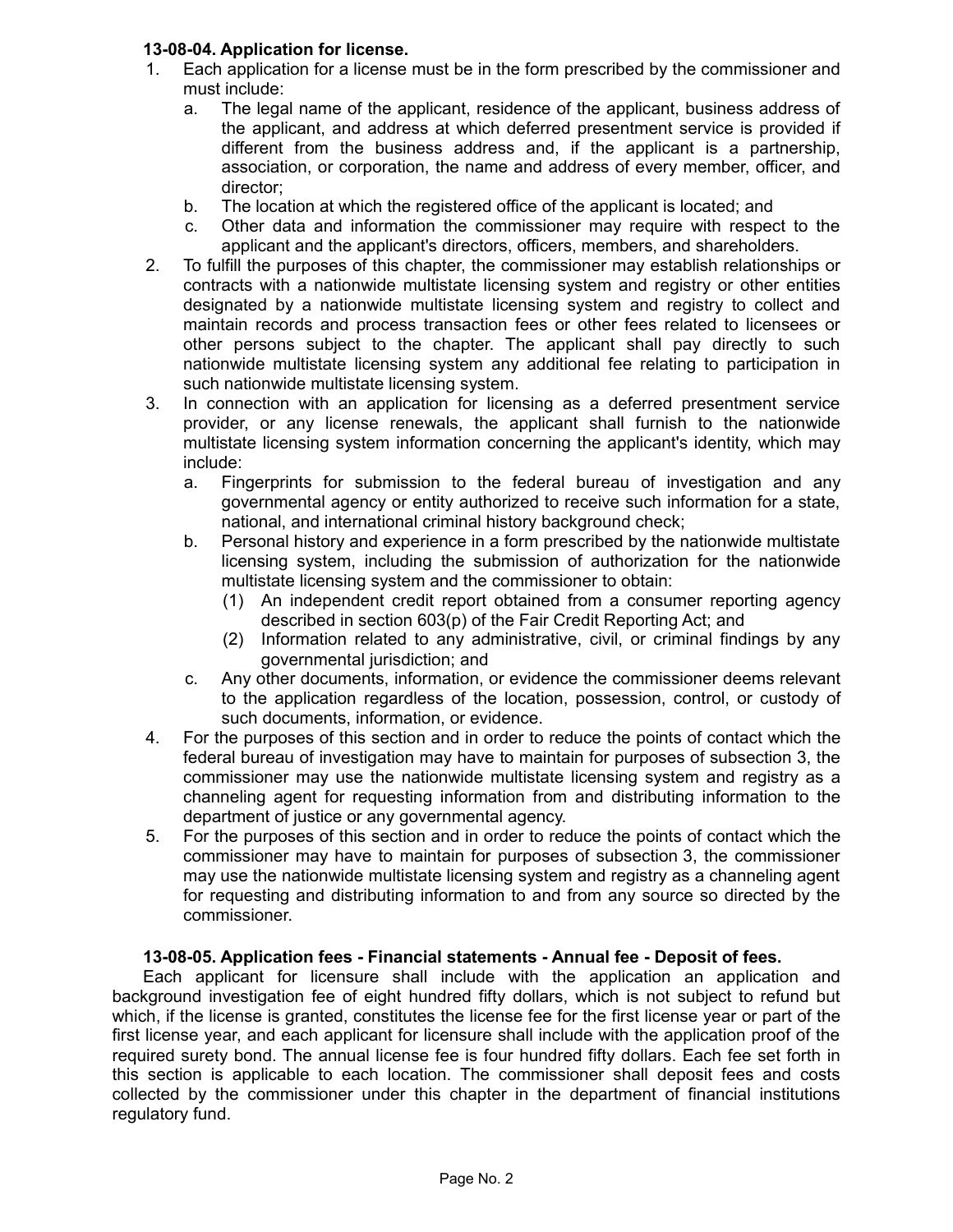# **13-08-05.1. Change of name or address.**

A licensee shall submit within twenty business days of the date of change, notification of a change of name or change of address. The notification must be in the form prescribed by the commissioner. In addition, the licensee shall submit the original license certificate for reissue.

# **13-08-05.2. Automatic six-month extension of license during 2014 calendar year.**

Repealed by S.L. 2019, ch. 123, § 10.

## **13-08-06. Issuance of license - Posting.**

- 1. Upon receipt of a complete application, the commissioner shall determine whether the qualifications prescribed under this chapter are satisfied. If the commissioner determines the qualifications are satisfied and approves the documents, the commissioner shall issue to the applicant a license to engage in the deferred presentment service business.
- 2. A licensee shall keep a notice conspicuously posted in the place of business of the licensee and shall provide the same notice to its customers in this state. This notice must include the license number and instructions for customers to look up the licensee on the nationwide multistate licensing system for license verification.
- 3. A license issued under this section is effective through the remainder of the fiscal year ending December thirty-first after the license's date of issuance unless earlier surrendered, suspended, or revoked under this chapter.

### **13-08-07. Nontransferability - Change in control of license.**

A license issued under this chapter is not transferable or assignable. The prior written approval of the commissioner is required for the continued operation of a deferred presentment service business if a change in control of a licensee occurs. Control in the case of a corporation means direct or indirect ownership; the right to control twenty-five percent or more of the voting shares of the corporation; or the ability of any person to elect a majority of the directors or otherwise affect a change in policy. Control in the case of any other entity means the ability to exchange the principals of the organization, whether active or passive. In the case of a change of control request, the commissioner may require information the commissioner deems necessary to determine whether a new application is required. A licensee shall notify the commissioner fifteen days before any proposed change in the licensee's business location or name.

### **13-08-08. Reports of commissioner.**

Within fifteen days of the occurrence of any one of the following events, a licensee shall file a written report with the commissioner describing the event and the event's expected impact on the activities of the licensee in the state:

- 1. The filing for bankruptcy or reorganization by the licensee;
- 2. The institution of revocation or suspension proceedings against the licensee by any governmental authority;
- 3. Any felony charges of the licensee or any of the licensee's members, directors, officers, or shareholders; and
- 4. Any other event the commissioner identifies by rule.

### **13-08-09. Expiration of license - Renewal.**

Licenses issued under this chapter expire as of December thirty-first of each year. A license may be renewed for the ensuing twelve-month period upon application and the payment to the commissioner of the annual license fee, which is not subject to refund, before December first of each year. The form and content of renewal applications must be determined by the department of financial institutions and a renewal application may be denied upon the same grounds as would justify denial of an initial application. When a licensee has been delinquent in renewing the licensee's license, the department may charge an additional fee of fifty dollars for the renewal of such license.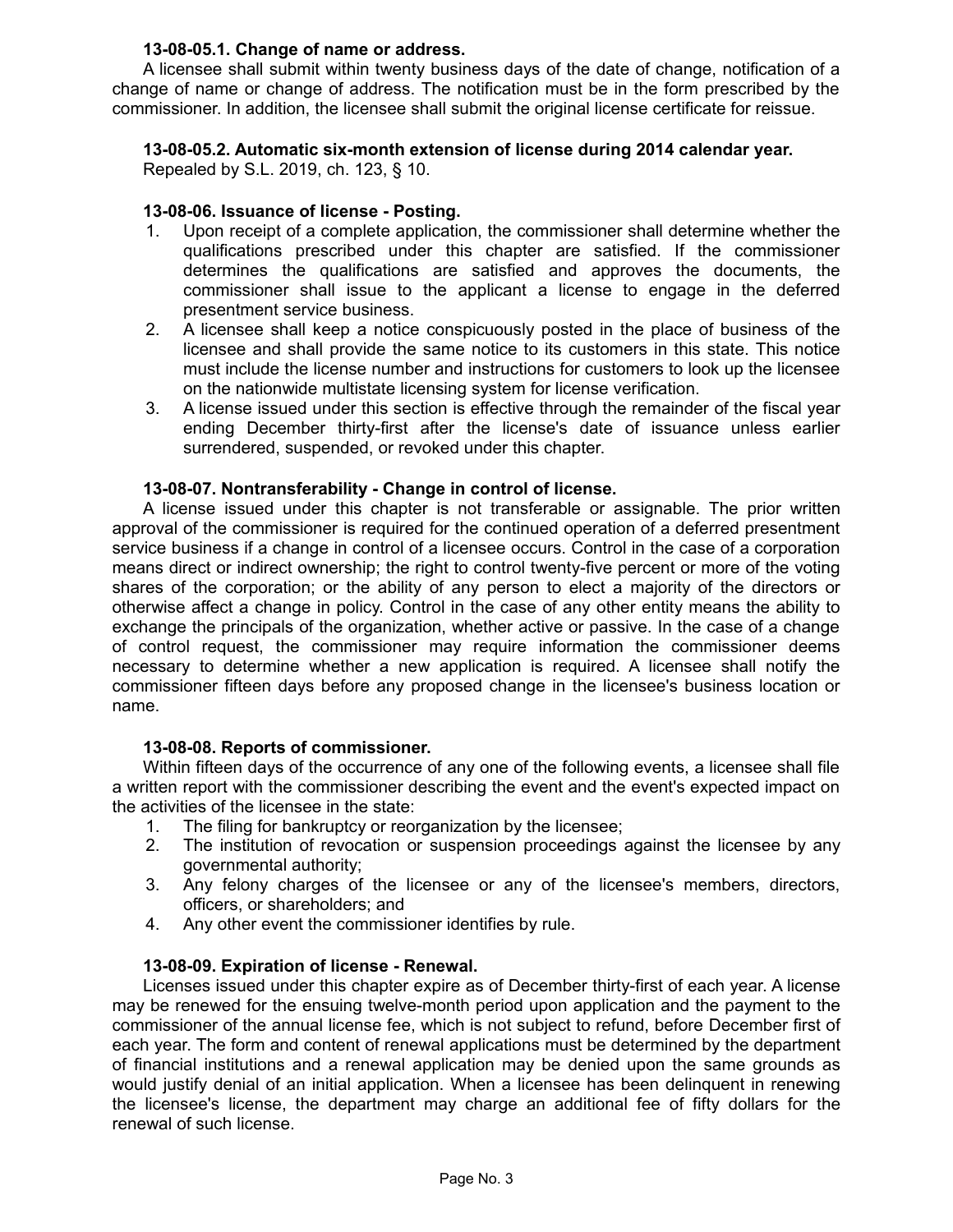### **13-08-10. Regulations - Examinations.**

The commissioner may adopt rules for the implementation and enforcement of this chapter. A copy of a rule adopted by the commissioner must be mailed to each licensee at least thirty days before the date the rule takes effect. To assure compliance with this chapter, the commissioner may examine the relevant business, books, and records of any licensee. The licensee shall pay an examination or visitation fee, and the commissioner shall charge the licensee for the actual cost of the examination or visitation at an hourly rate set by the commissioner which is sufficient to cover all reasonable expenses associated with the examination or visitation.

### **13-08-11. Retention of records.**

Each licensee shall keep and use in the licensee's business any books, accounts, and records the commissioner may require to carry into effect the provisions of this chapter and the rules issued under this chapter. Every licensee shall preserve required books, accounts, and records for at least six years. The records of a licensee may be maintained electronically provided they can be reproduced upon request by the department of financial institutions and within the required statutory time period provided in this section. When a licensee ceases operations for any reason, the licensee shall inform the department of the location of the records. In addition, the licensee shall provide the name of the individual responsible for maintenance of the records. The licensee shall notify the department within ten business days of the change of the location of the records or the change of the individual responsible for maintenance of the records.

### **13-08-11.1. Response to department requests.**

An applicant, licensee, or other person subject to the provisions of this chapter shall comply with requests for information, documents, or other requests from the department of financial institutions within the time specified in the request, which must be a minimum of ten days, or, if no time is specified, within thirty days of the mailing of the request by the department of financial institutions. If the request for information is in regard to a new application or renewal of an existing application and is not received within the time specified in the request, or within thirty days of the mailing of the request, the department may deny the application.

# **13-08-11.2. Confidentiality.**

To promote more effective regulation and reduce regulatory burden through supervisory information sharing, the commissioner or commissioner's designee may furnish information to or receive information from a nationwide multistate licensing system for the purpose of regulation of the financial services industry. Information furnished by the commissioner to any third party which is confidential or privileged in the commissioner's possession remains confidential or privileged in the possession of the third party. Information received by the commissioner from any third party which is confidential or privileged in the third-party's possession remains confidential or privileged in the commissioner's possession.

### **13-08-12. Fees for service - Deferred presentment service transaction procedures - Penalty.**

- 1. Before disbursing funds under a deferred presentment service transaction, a licensee shall provide to the customer a clear and conspicuous printed notice indicating:
	- a. That a deferred presentment service transaction is not intended to meet long-term financial needs.
	- b. That the customer should use a deferred presentment service transaction only to meet short-term cash needs.
	- c. That the customer will be required to pay additional fees if the deferred presentment service transaction is renewed rather than paid in full when due. If the transaction is renewed, any amount paid in excess of the fee applies to the payoff amount.
	- d. A schedule of fees charged for deferred presentment service.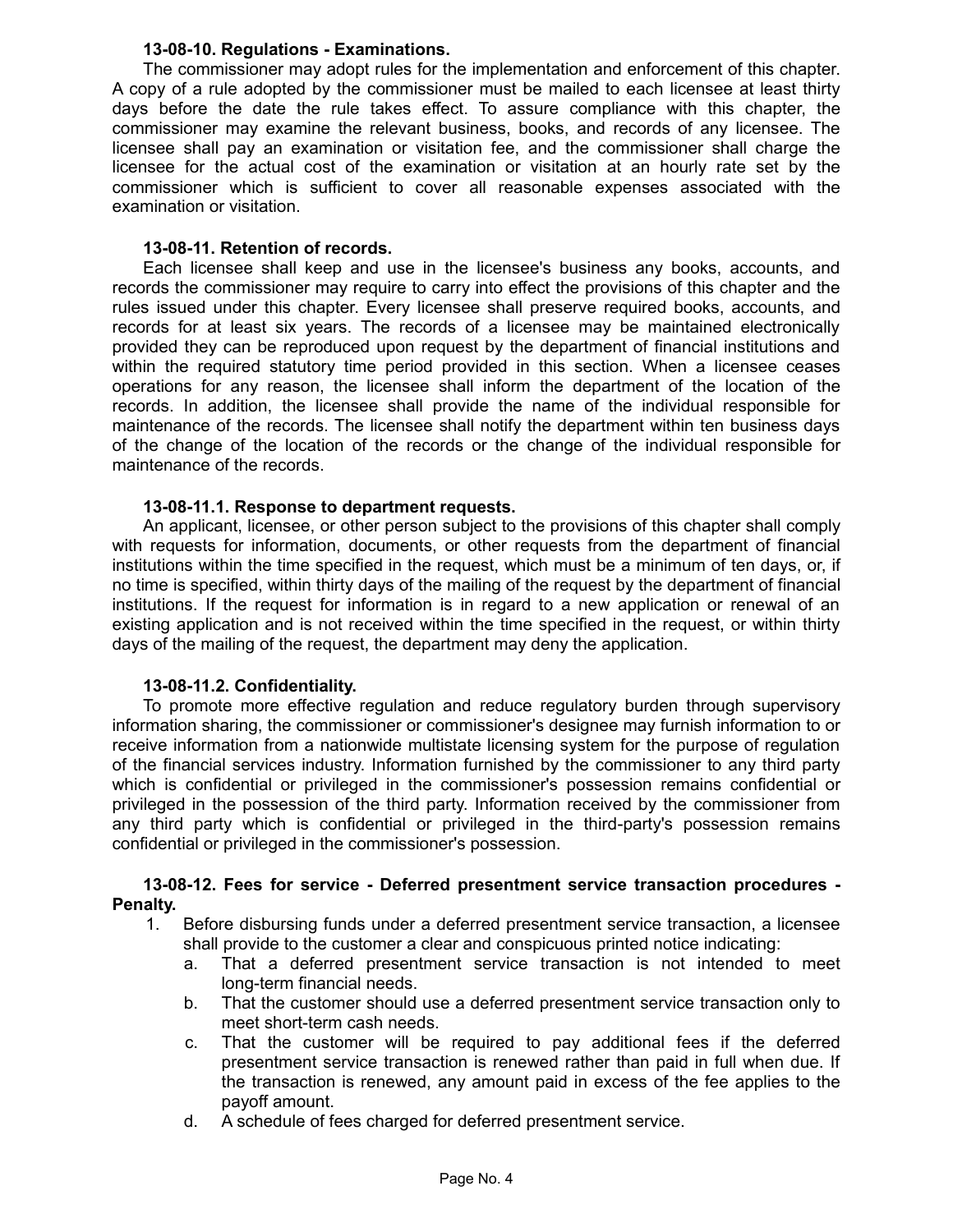- e. Any information required under federal law.
- f. No property, titles to any property, or mortgages may be received or held directly or indirectly by the licensee as a condition of a deferred presentment service transaction or as a method of collection on a defaulted deferred presentment service transaction without proper civil process.
- 2. A licensee may charge a fee for the deferred presentment service, not to exceed twenty percent of the amount paid to the customer by the licensee. This fee may not be deemed interest for any purpose of law. No other fee or charge may be charged for the deferred presentment service, except that a fee, not to exceed the cost to the licensee, may be charged for registering a transaction on a database administered or authorized by the commissioner. No property, titles to any property, or mortgages may be received or held directly or indirectly by the licensee as a condition of a deferred presentment service transaction or as a method of collection on a defaulted deferred presentment service transaction without proper civil process.
- 3. A licensee may not disburse more than five hundred dollars to the customer in a deferred presentment service transaction.
- 4. A licensee may not engage in a deferred presentment service transaction with a customer who has an aggregate value of all outstanding obligations from any one customer exceeding six hundred dollars which is payable to the same or any other licensee. A licensee may not enter a new deferred presentment service transaction with a customer within three business days of that customer's completion of a previous deferred presentment service transaction. A licensee may rely on a written or electronic representation of a customer regarding the existence of any outstanding obligations for deferred presentment held by a licensee other than the licensee receiving the representation until the database provided for under this subsection is in operation, and after that time may not rely on a customer's representation but must verify the fact using the database. However, if a licensee has multiple locations, that licensee may not rely on the representation of a customer regarding the existence of any outstanding obligation for deferred presentment held by that licensee, or one of the licensee's multiple locations, unless the licensee and the licensee's multiple locations use a point of sale registry or some other accounting system to attempt to prevent violations of this subsection. The commissioner shall administer or authorize the development of a database in which each transaction must be recorded for the purpose of preventing violations of this section. The commissioner shall adopt rules governing the creation, structure, and use of the database.
- 5. Before a licensee may negotiate or present a check for payment, the check must be endorsed with the actual name under which the licensee is doing business.
- 6. Each deferred presentment service transaction, including a renewal, must be documented by a written agreement signed or similarly authenticated by the customer. The original agreement must contain the name of the licensee; the transaction date; the amount of the obligation; a statement of the total amount of fees charged, expressed as a dollar amount and as an annual percentage rate; the name and signature of the individual who signs the agreement on behalf of the licensee; the name and address of the check maker; the transaction number assigned by the database; the date of negotiation of the check; the signature of the check maker; a statement that a licensee may not renew a transaction more than once; a statement that the renewal fee may not exceed twenty percent of the amount being renewed; a statement that the maximum term of the transaction, including the renewal, may not exceed sixty calendar days; a statement that the term of the renewal period may not be less than fifteen calendar days; and a statement containing the right of rescission printed immediately above the signature line of the written agreement in a minimum of ten-point font and providing a space for the check maker to initial that the notice to the right of rescission was received. The original agreement may not include a hold harmless clause; a confession of judgment clause; any assignment of or order for payment of wages or other compensation for services; a provision in which the check maker agrees not to assert any claim or defense arising out of the agreement; a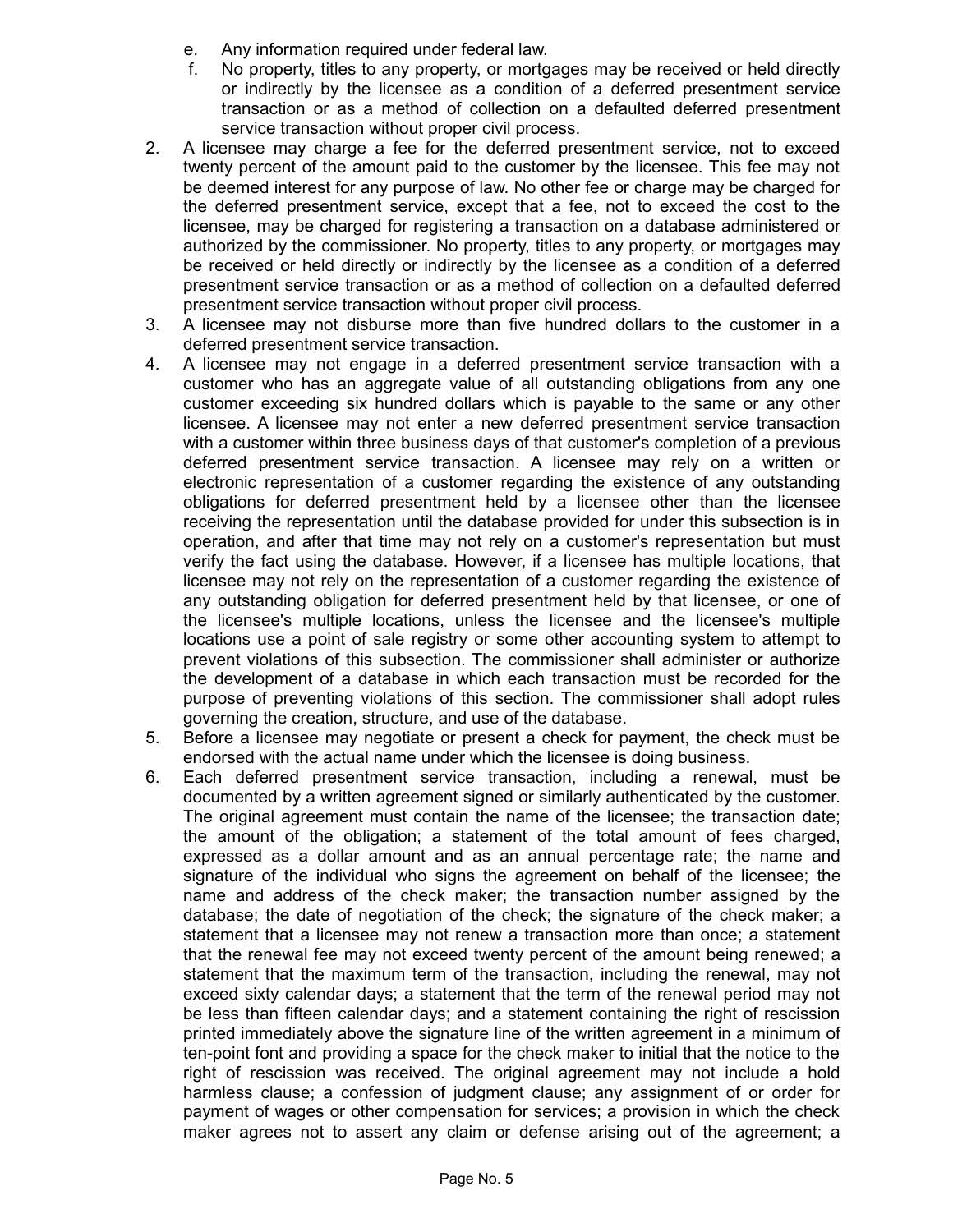waiver of any provision of this chapter; any representation from the check maker as to the sufficiency of funds regarding any past deferred presentment service transactions; or any statement regarding criminal prosecution with respect to the agreement. A renewal agreement must be contained in a separate section, as part of the original written agreement or in other form as approved by the commissioner. The renewal agreement must restate the original transaction date, the renewal transaction date, the amount of the check paid to the check maker, the fee charged in dollars, and the maturity date. The agreement must authorize the licensee to defer presentment or negotiation of the check, or electronic debit of the customer's account, until a specified date. The maker of a check may redeem the check from the licensee at any time before the negotiation or presentment of the check by making payment to the licensee. A customer agreeing to an electronic deferred presentment service transaction may repay the obligation at any time before the agreed-upon date. A customer may rescind any transaction by the close of the business day following the day on which the customer receives payment from the licensee at no cost. If a customer agreeing to an electronic deferred presentment service transaction rescinds the transaction, the licensee must facilitate the repayment of the funds through the same electronic means the licensee used to deliver the funds to the customer.

- 7. If a check or electronic debit is returned to the licensee from a payer financial institution due to insufficient funds, closed account, or a stop payment order, the licensee has the right to all civil remedies available to collect the obligation. The licensee may contract for and collect a returned check or electronic debit charge not to exceed the collection fees and costs authorized in subdivision c of subsection 2 of section 6-08-16. No other fee or charge may be collected as a result of a returned check or electronic debit or as a result of default by the customer in timely payment to the licensee.
- 8. A customer who has authority to make a check or authorize an electronic debit and enters a deferred presentment service agreement is not subject to a criminal penalty relating to the check, electronic debit, or the deferred presentment service agreement unless the customer's account was closed on the original date of the transaction. At the time of entering a transaction involving a written check, a licensee shall verify that the account on which the check is written is open. A licensee may not pursue or threaten to pursue criminal penalties against a customer for criminal penalties prohibited by this subsection.
- 9. A licensee may not engage in unfair or deceptive acts, practices, or advertising in the conduct of a deferred presentment service business.
- 10. The amount paid to the customer by the licensee in a deferred presentment service transaction must be paid in the form of cash, check, or an electronic credit to the customer's account.
- 11. Each licensee must conspicuously post in the licensee's licensed location a notice of the fees imposed for the deferred presentment service. A licensee that engages in a deferred presentment service transaction via the internet shall require its customers to acknowledge the fees imposed using a click-through or other method that prevents customers from completing the transaction without reviewing the licensee's fees.
- 12. Except as provided under subsection 13, a licensee may not renew a deferred presentment service transaction more than once. A licensee's renewal fee may not exceed twenty percent of the amount being renewed. The renewal fee must be paid in cash, money order, or cashier's check. The total period of deferral, including the initial deferral and one renewal, may not exceed sixty days. An individual renewal period may not be less than fifteen days. After sixty days the renewed deferred presentment service transaction must be paid off in cash, money order, electronic payment, or cashier's check by the customer or, if a check is used, the check must be deposited by the licensee.
- 13. A licensee may enter a workout agreement with the borrower if the borrower believes financial hardship prevents the borrower from paying off the deferred presentment service transaction at the end of the original agreement or following any renewal. The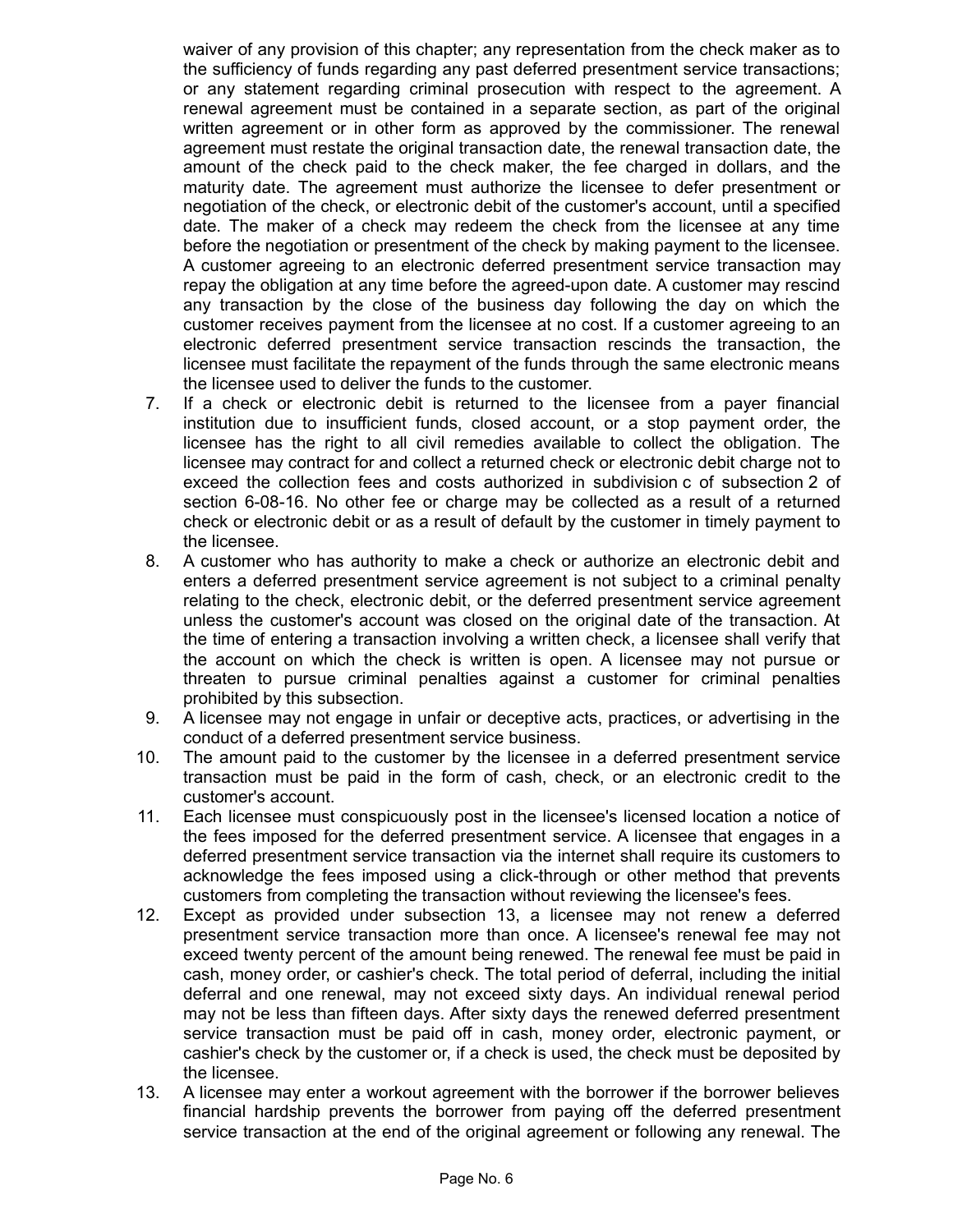workout agreement must outline the repayment terms in writing and must require weekly, biweekly, or monthly even installments not to exceed twelve months. An additional interest or fee may not be charged as part of this workout, the deferred presentment service provider shall continue to report the transaction as an outstanding deferred presentment service transaction on any database administered by the commissioner, and entering a workout agreement is voluntary on the part of the deferred presentment service provider and the borrower.

- 14. A licensee may not renew, repay, refinance, or consolidate a deferred presentment service transaction with the proceeds of another deferred presentment service transaction with that licensee by the same maker or customer. It is presumed that a deferred presentment service transaction initiated within three business days before completion of a deferred presentment service transaction is a violation of this subsection.
- 15. A licensee may not conduct another business, other than a bona fide pawnbroking business, within the same office, suite, room, or place of business at which the licensee engages in deferred presentment service transactions unless the commissioner provides written authorization after a determination the other business is not contrary to the best interests of consumers.
- 16. A licensee shall provide a notice in a prominent place on each deferred presentment service agreement in no less than ten-point type in substantially the following form: State law prohibits this business from allowing customers to have outstanding at any one time, deferred presentment service transactions totaling more than six hundred dollars.
- 17. A licensee or any agent of a licensee who willfully violates this section is guilty of a class A misdemeanor.

# **13-08-13. Denial of license - Hearing.**

If the commissioner determines an applicant is not qualified to receive a license, the commissioner shall notify the applicant in writing stating that the application is denied and stating the basis for denial. If the commissioner denies an application, or if the commissioner fails to act on an application within thirty days after the filing of a properly completed application, the applicant may make written demand to the commissioner for a hearing before the commissioner on the question of whether the license should be granted. The hearing must be held within thirty days after receipt of the written demand by the applicant. In the event of a hearing, the commissioner shall reconsider the application and, after hearing, issue a written order granting or denying the application. If an applicant who is denied a license requests a hearing and the commissioner's denial is upheld, the commissioner may assess the applicant for the commissioner's costs incurred for the hearing, in an amount not exceeding two thousand dollars.

# **13-08-14. Suspension - Revocation.**

- 1. The commissioner may issue and serve upon any licensee an order suspending or revoking a license if the commissioner finds that the licensee or any principal of the licensee has been convicted of a felony or that the licensee knowingly or through lack of due care:
	- a. Failed to pay the annual license fee imposed under this chapter or any examination fee imposed by the commissioner under the authority of this chapter;
	- b. Committed any fraud, engaged in any dishonest activities, or made any misrepresentations;
	- c. Violated this chapter or any rule adopted under this chapter or violated any other law in the course of the licensee's business activities as a licensee;
	- d. Made false statements in the application for the license;
	- e. Engaged in any unfair or deceptive acts, practices, or advertising in the conduct of a deferred presentment service business;
	- f. Failed to maintain the required bond; or
	- g. Failed to maintain registration with the secretary of state if so required.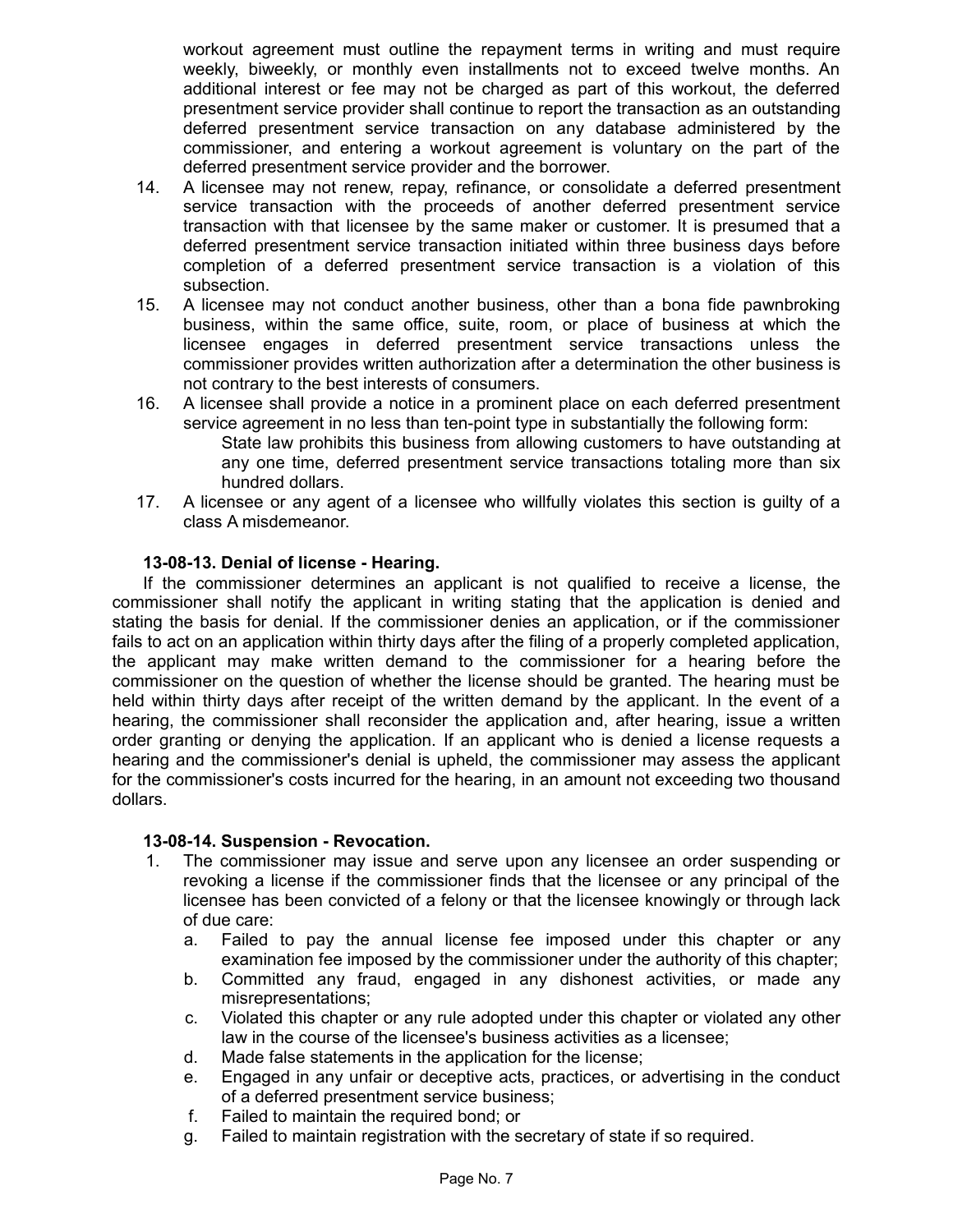- 2. The order must contain a notice of opportunity for hearing pursuant to chapter 28-32.
- 3. If a hearing is not requested within twenty business days of the date the order is served upon the licensee or if a hearing is held and the commissioner finds that the record so warrants, the commissioner may enter a final order suspending or revoking the license.
- 4. If the commissioner finds that probable cause for revocation of any license exists and that enforcement of the chapter requires immediate suspension of such license pending investigation, it may upon written notice enter an order temporarily suspending such license for a period not exceeding sixty days, pending the holding of a hearing as prescribed in this chapter.

# **13-08-14.1. Suspension and removal of deferred presentment service provider officers and employees.**

- 1. The commissioner of financial institutions may issue and serve upon any current or former deferred presentment service provider officer or employee and upon the licensee involved an order stating:
	- a. That the current or former officer or employee is willfully engaging or has willfully engaged in any of the following conduct:
		- (1) Violating a law, rule, order, or written agreement with the commissioner.
		- (2) Engaging in harassment or abuse, the making of false or misleading representations, or engaging in unfair practices involving lending activity.
		- (3) Performing an act of commission or omission or practice, which is a breach of trust or a breach of fiduciary duty.
	- b. The term of suspension or removal from employment and participation within the conduct or the affairs of a deferred presentment service provider.
- 2. The order must contain a notice of opportunity for hearing pursuant to chapter 28-32.
- 3. If a hearing is not requested within twenty business days of the date the order is served, or if a hearing is held and the commissioner finds that the record so warrants, the commissioner may enter a final order suspending or removing the current or former employee or officer from office. The current or former officer or employee may request a termination of the final order after a period of no less than three years.
- 4. A contested or default suspension or removal order is effective immediately upon service of the final order on the current or former officer or employee and upon the licensee. A consent order is effective as agreed. Any current or former officer or employee suspended or removed from employment and participation within the conduct or the affairs of a deferred presentment service provider pursuant to this section is not eligible, while under suspension or removal, to be employed or otherwise participate in the affairs of any financial corporation, financial institution, credit union, or any other entity licensed by the department of financial institutions.
- 5. When any current or former officer or employee or other person participating in the conduct of the affairs of a licensee is charged with a felony in state or federal court which involves dishonesty or breach of trust, the commissioner may immediately suspend the person from office or prohibit the person from further participation in the deferred presentment service provider affairs, or both. The order is effective immediately upon service of the order on the licensee and the person charged and remains in effect until the criminal charge is finally disposed of or until modified by the commissioner. If a judgment of conviction, federal pretrial diversion, or similar state order or judgment is entered, the commissioner may order that the suspension or prohibition be made permanent. A finding of not guilty or other disposition of the charge does not preclude the commissioner from pursuing administrative or civil remedies.
- 6. Under this section, a person engages in conduct "willfully" if the person acted intentionally in the sense that the person was aware of what the person was doing.